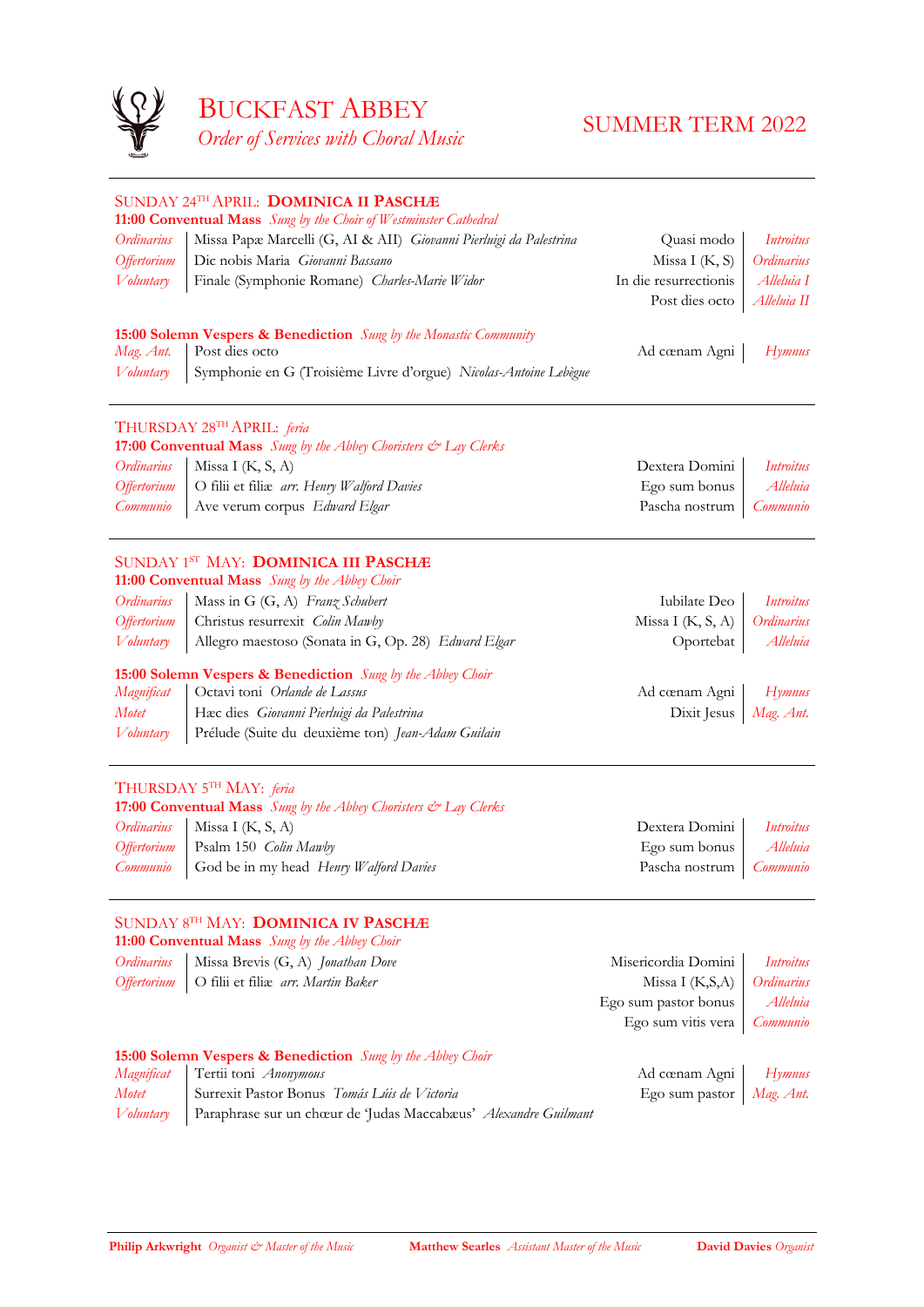

| Ordinarius<br><i><b>Offertorium</b></i><br>Communio | THURSDAY 12TH MAY: feria<br><b>17:00 Conventual Mass</b> Sung by the Abbey Choristers & Lay Clerks<br>Missa I $(K, S, A)$<br>Jubilate Deo Benjamin Britten<br>Oculi omnium Charles Wood | Dextera Domini<br>Ego sum bonus<br>Pascha nostrum | <i>Introitus</i><br>Alleluia<br>Communio |
|-----------------------------------------------------|-----------------------------------------------------------------------------------------------------------------------------------------------------------------------------------------|---------------------------------------------------|------------------------------------------|
|                                                     | SUNDAY 15TH MAY: <b>DOMINICA V PASCHÆ</b><br>11:00 Conventual Mass Sung by the Abbey Choir                                                                                              |                                                   |                                          |
| Ordinarius                                          | Mass in E flat 'Cantus Missæ' (G, A) Josef Rheinberger                                                                                                                                  | Cantate Domino                                    | Introitus                                |
| <i><b>Offertorium</b></i>                           | Dextera Domini Josef Rheinberger                                                                                                                                                        | Missa I $(K, S, A)$                               | Ordinarius                               |
|                                                     |                                                                                                                                                                                         | Christus resurgens                                | Alleluia                                 |
|                                                     | <b>15:00 Solemn Vespers &amp; Benediction</b> Sung by the Abbey Choir                                                                                                                   |                                                   |                                          |
| Magnificat                                          | Octavi toni Giovanni Paolo Cima                                                                                                                                                         | Ad cœnam Agni                                     | Hymnus                                   |
| <b>Motet</b>                                        | Surgens Jesus Peter Philips                                                                                                                                                             | Hoc est praeceptum                                | Mag. Ant.                                |
|                                                     | THURSDAY 19 <sup>TH</sup> MAY: Ss Dunstan, Ethelwold & Oswald <i>memoria</i><br><b>17:00 Conventual Mass</b> Sung by the Abbey Choristers $\mathcal{Q}^{\infty}$ Lay Clerks             |                                                   |                                          |
| Ordinarius                                          | Missa XIII $(K, S, A)$                                                                                                                                                                  | Iustus ut palma                                   | <i>Introitus</i>                         |
| Communio                                            | Panis Angelicus César Franck                                                                                                                                                            | Beatus vir                                        | Alleluia                                 |

Qui mihi ministrat *Communio*

**Philip Arkwright** *Organist*  $\breve{\in}$  *Master of the Music* **Matthew Searles** *Assistant Master of the Music* **David Davies** *Organist* 

#### SUNDAY 22NDMAY: **DOMINICA VI PASCHÆ**

**11:00 Conventual Mass** *Sung by the Abbey Choir Ordinarius* Spatzenmesse (K 220) *Wolfgang Amadeus Mozart* Vocem iucundiatis *Introitus Offertorium* | Jubilate Deo *Giovanni Gabrieli* Missa I (K, S, A) | *Ordinarius Voluntary* Batalha de VI tom *Antonio Correa Braga* Exivi a Patre | *Alleluia* **15:00 Solemn Vespers & Benediction** *Sung by the Abbey Choir Magnificat* | Octavi toni *Luca Marenzio* **Ad cœnam Agni | Hymnus Ad cœnam Agni | Hymnus** *Motet* Sing joyfully *William Byrd* Paraclitus autem *Mag. Ant.*

## THURSDAY 26TH MAY: **IN ASCENSIONE DOMINI**

**17:00 Conventual Mass** *Sung by the Abbey Choir*

| Ordinarius   Missa Ascendens Christus in altum (G) Tomás Lúis de Victoria | Viri Galilæi <i>Introitus</i>    |  |
|---------------------------------------------------------------------------|----------------------------------|--|
| Offertorium   Cœlos ascendit hodie Charles Villiers Stanford              | Missa I $(K, S, A)$   Ordinarius |  |
| Communio   Ascendit Deus Peter Philips                                    | Dominus in Sina   Alleluia       |  |
| Voluntary   Transports de joie (L'Ascension) Olivier Messiaen             |                                  |  |

SUNDAY 29TH MAY: **DOMINICA VII PASCHÆ 11:00 Conventual Mass** *Sung by the Monastic Schola*

*Ordinarius* Missa I (K, G, S, A) Dextera Domini *Introitus Voluntary* Fanfare (Four Extemporisations) *Percy Whitlock* Ego sum bonus *Alleluia*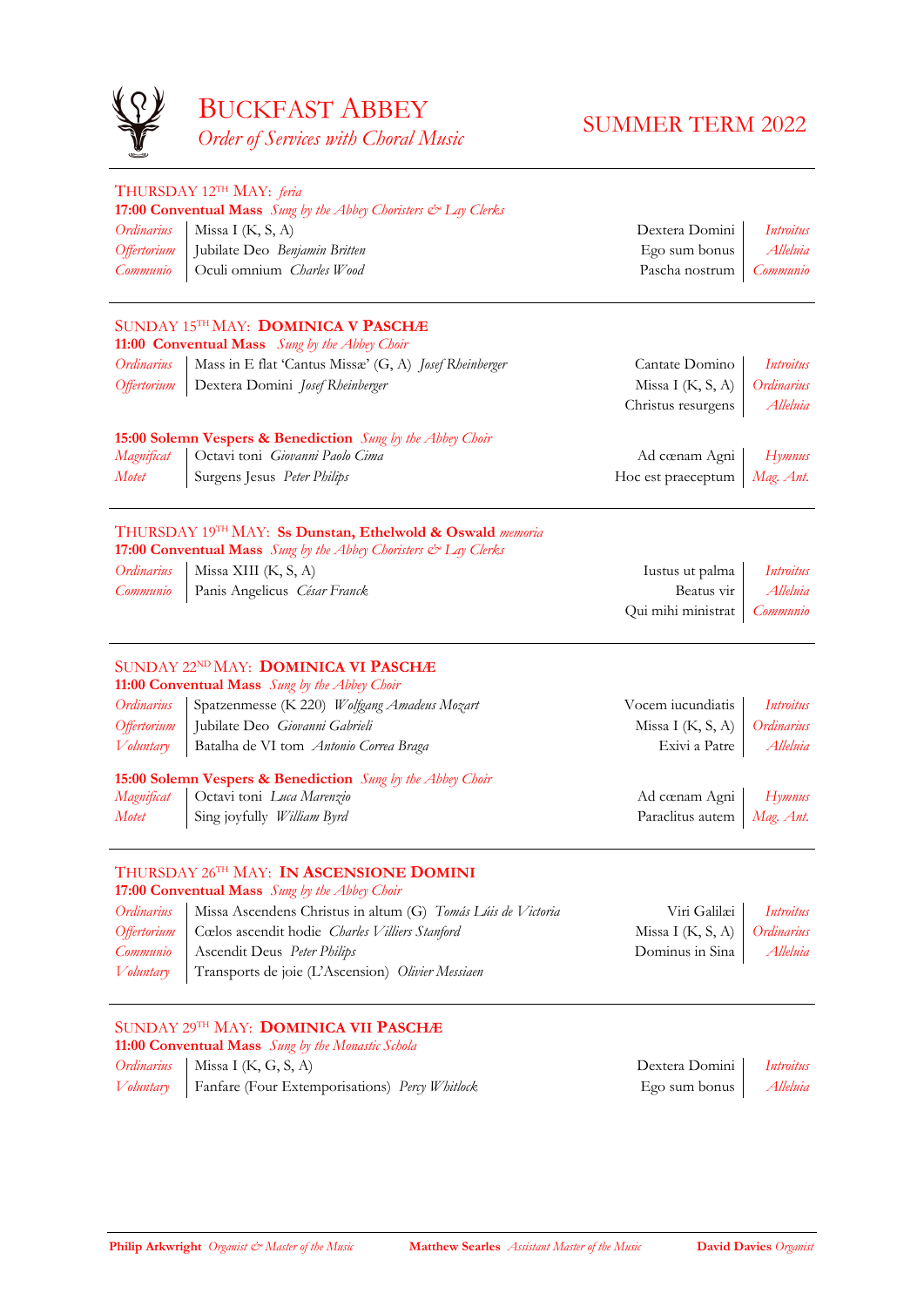

#### SUNDAY 29TH MAY: **DOMINICA VII PASCHÆ 15:00 Solemn Vespers & Benediction** *Sung by the Monastic Community*

*Mag. Ant.* Pater manifestavi Veni Creator Spiritus *Hymnus*

### SATURDAY 4TH JUNE: *feria*

| 12:05 Conventual Mass in thanksgiving for Her Majesty the Queen in her Jubilee Year Sung by the Abbey Choir |                     |
|-------------------------------------------------------------------------------------------------------------|---------------------|
| $Ordinomus$ Moss in $G$ minor $(G)$ , Rath $Valabay$ Williams                                               | Dilovicti Introitus |

| $U$ <i>U</i> unuuns |                                                              | DIICAISU                           | <i>Introuves</i> |
|---------------------|--------------------------------------------------------------|------------------------------------|------------------|
| Offertorium         | Zadok the priest (Coronation Anthems) George Frederic Handel | Mass VIII $(K, S, A)$   Ordinarius |                  |
| Communio            | O Lord, make thy servant Elizabeth William Byrd              | Filiæ regum   <i>Alleluia</i>      |                  |
|                     | O taste and see Ralph V aughan Williams                      |                                    |                  |
| Voluntary           | Orb & Sceptre (Coronation March) William Walton, arr. McKie  |                                    |                  |

#### SUNDAY 5TH JUNE: **DOMINICA PENTECOSTES**

#### **11:00 Conventual Mass** *Sung by the Abbey Choir*

#### THURSDAY 16TH JUNE: *feria* **17:00 Conventual Mass** *Sung by the Abbey Choristers & Lay Clerks Ordinarius* Missa XVI (K, S, A) Factus est *Introitus Motet* Lead me, Lord *Samuel Sebastian Wesley* Confitebor tibi *Alleluia*

| Ordinarius                | Missa Dum complerentur (G, A1, AII) Giovanni Pierluigi da Palestrina  | Spiritus Domini       | Introitus                  |
|---------------------------|-----------------------------------------------------------------------|-----------------------|----------------------------|
| <i><b>Offertorium</b></i> | Loquebantur variis linguis Thomas Tallis                              | Missa I $(K, S, A)$   | Ordinarius                 |
| Voluntary                 | Fantasia super 'Komm, Heiliger Geist' (BWV 651) J. S. Bach            | Veni Sancte spiritus  | Sequentia                  |
|                           |                                                                       | Veni Sancte spiritus  | Alleluia                   |
|                           | <b>15:00 Solemn Vespers &amp; Benediction</b> Sung by the Abbey Choir |                       |                            |
| Magnificat                | Primi toni David Davies                                               | Veni Creator Spiritus | H <sub>Y</sub> <i>mnus</i> |
| Motet                     | If ye love me <i>Philip Wilby</i>                                     | Hodie                 | Mag. Ant.                  |
| Voluntary                 | Choral varié sur le Veni Creator' Maurice Duruflé                     |                       |                            |

# THURSDAY 9TH JUNE: **Our Lord Jesus Christ, the Eternal High Priest** *feast*

**17:00 Conventual Mass** *Sung by the Abbey Choristers & Lay Clerks*

| <i>Ordinarius</i>   Missa XIII (G, S, A)                            | Domine, Rex <i>Introitus</i> |                  |
|---------------------------------------------------------------------|------------------------------|------------------|
| <i>Offertorium</i>   My eyes for beauty pine <i>Herbert Howells</i> | Confitebor tibi Alleluia     |                  |
| <i>Communio</i>   If ye love me <i>Thomas Tallis</i>                |                              | Sedebit Communio |

### SUNDAY 12TH JUNE: **SANCTISSIMÆ TRINITAS**

**11:00 Conventual Mass** *Sung by the Abbey Choir*

| Ordinarius   Messa a 4 voci da cappella (1650) (G, A) Claudio Monteverdi | Caritas Dei Introitus            |  |
|--------------------------------------------------------------------------|----------------------------------|--|
| Offertorium   Duo seraphim Jacob Gallus                                  | Missa XII $(K, S, A)$ Ordinarius |  |
| Voluntary Chant de joie Jean Langlais                                    | Benedictus es   <i>Alleluia</i>  |  |

#### **15:00 Solemn Vespers & Benediction** *Sung by the Abbey Choir*

| Magnificat Quarti toni Orlande de Lassus | O lux beata trinitas Hymnus |  |
|------------------------------------------|-----------------------------|--|
| $\mathbf{r}$                             |                             |  |

*Motet* Hymn to the Trinity *Piotr Illych Tchaikovsky* Te Deum *Mag. Ant.* 



Cantabo Domino *Communio*

**Philip Arkwright** *Organist*  $\breve{\in}$  *Master of the Music* **Matthew Searles** *Assistant Master of the Music* **David Davies** *Organist*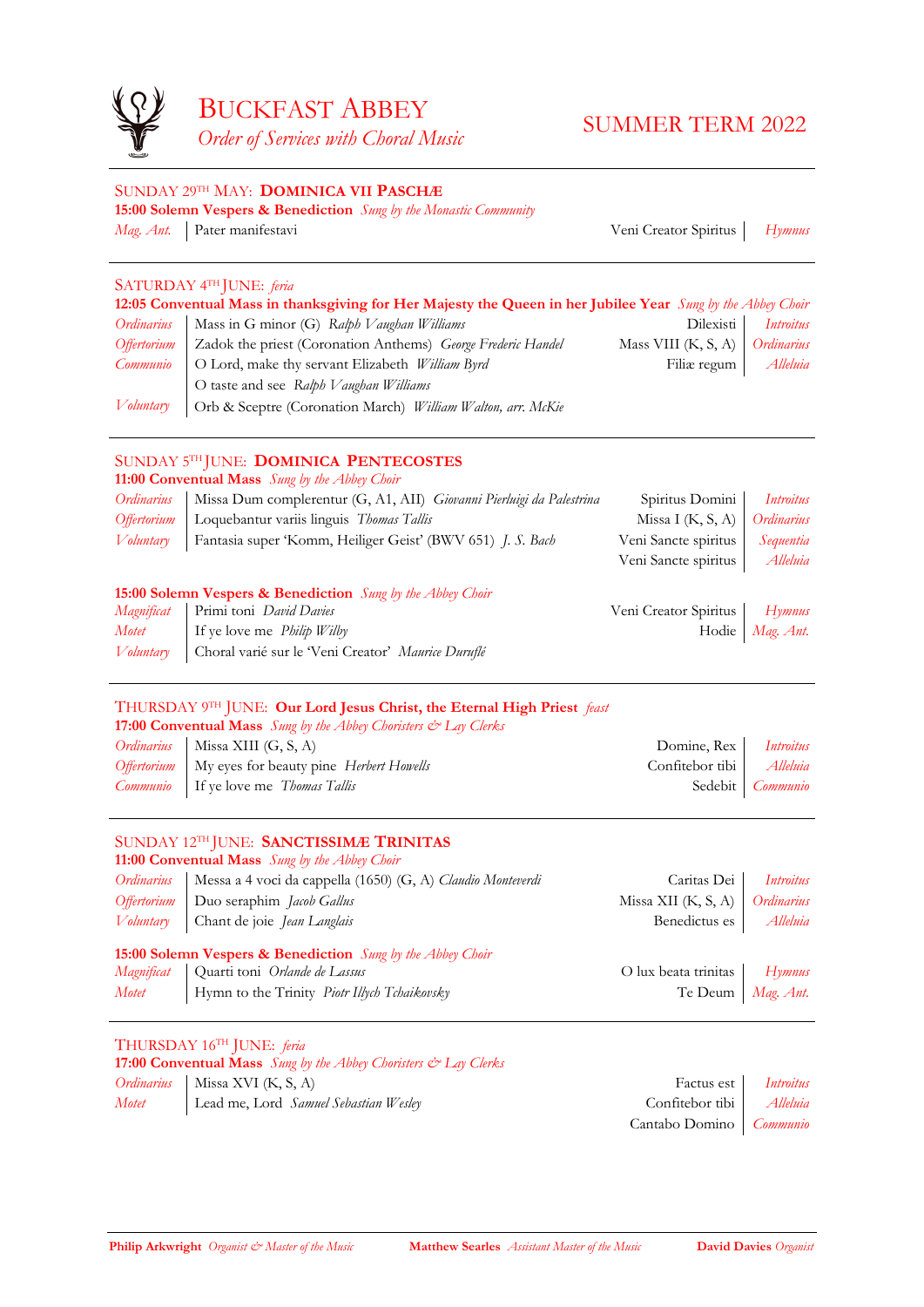

|                    | SUNDAY 19TH JUNE: CORPUS CHRISTI                                                    |                        |                  |
|--------------------|-------------------------------------------------------------------------------------|------------------------|------------------|
|                    | 11:00 Conventual Mass & Procession of the Blessed Sacrament Sung by the Abbey Choir |                        |                  |
| Ordinarius         | Missa Brevis (G, A) Lennox Berkeley                                                 | Cibavit eos            | Introitus        |
| <b>Offertorium</b> | O sacrum convivium Giovanni Croce                                                   | Missa VIII $(K, S, A)$ | Ordinarius       |
| Voluntary          | Toccata-Prelude on Pange lingua' Edward Bairstow                                    | Ecce panis angelorum   | Sequentia        |
|                    |                                                                                     | Caro mea               | Alleluia         |
|                    | <b>15:00 Solemn Vespers</b> Sung by the Abbey Choir                                 |                        |                  |
| Magnificat         | Quinti toni Philip Arkwright                                                        | Pange lingua gloriosi  | <b>Hymnus</b>    |
| <b>Motet</b>       | Ego sum panis vivus Juan Esquivel                                                   | O sacrum convivium!    | Mag. Ant.        |
| <i>V</i> oluntary  | Pange lingua Nicolas de Grigny                                                      |                        |                  |
|                    |                                                                                     |                        |                  |
|                    | SUNDAY 26TH JUNE: DOMINICA XIII                                                     |                        |                  |
|                    | 11:00 Conventual Mass Sung by the Abbey Choir                                       |                        |                  |
| Ordinarius         | Missa Brevis (G, A) Giovanni Anerio                                                 | Omnes gentes           | <i>Introitus</i> |
| <b>Offertorium</b> | Exsultate justi Ludovico da Viadana                                                 | Missa XIII (K, S, A)   | Ordinarius       |
| Voluntary          | Praeludium in A minor Dietrich Buxtehude                                            | Omnes gentes           | Alleluia         |
|                    | <b>15:00 Solemn Vespers &amp; Benediction</b> Sung by the Abbey Choir               |                        |                  |
| Magnificat         | Tertii toni Francesco Soriano                                                       | Lucis creator optime   | Hymnus           |
| <b>Motet</b>       | Panis Angelicus Camille Saint-Saëns                                                 | Qui sequitur           | Mag. Ant.        |
| Voluntary          | Préambule (Vingt-quatre pièces en style libre) Louis Vierne                         |                        |                  |
|                    |                                                                                     |                        |                  |
|                    | THURSDAY 30TH JUNE: feria                                                           |                        |                  |
|                    | 17:00 Conventual Mass Sung by the Abbey Choristers & Lay Clerks                     |                        |                  |
| Ordinarius         | Missa XVI $(K, S, A)$                                                               | Factus est             | <b>Introitus</b> |
| <b>Motet</b>       | Ave verum corpus William Byrd                                                       | Confitebor tibi        | Alleluia         |
|                    |                                                                                     | Cantabo Domino         | Communio         |

*Ordinarius* | Missa Brevis (G, A) *Benjamin Britten* Dum Clamarem | *Introitus Offertorium* Ave verum corpus *Francis Poulenc* Missa XIV (K, S, A) *Ordinarius Communio* Panis Angelicus *Marc-Antoine Charpentier* Te decet hymnus *Alleluia Voluntary* Allegro (Sixième Symphonie) *Charles-Marie Widor*

**15:00 Solemn Vespers & Benediction** *Sung by the Monastic Community Mag. Ant.* | Homo quidam Lucis creator optime | Hymnus

**Philip Arkwright** *Organist*  $\circledcirc$  *Master of the Music* **Matthew Searles** *Assistant Master of the Music* **David Davies** *Organist* 

## SUNDAY 3RD JULY: **DOMINICA XIV**

**11:00 Conventual Mass** *Sung by the Abbey Choir*

| Ordinarius   Missa Æterna Christi munera (G, AI, AII) Giovanni Pierluigi da Palestrina | Sucepimus <i>Introitus</i>                  |  |
|----------------------------------------------------------------------------------------|---------------------------------------------|--|
| Offertorium Sicut cervus Giovanni Pierluigi da Palestrina                              | Missa XI (K, S, A) $\int$ <i>Ordinarius</i> |  |
| Voluntary   Prelude & Fugue in C (BWV 547) Johann Sebastian Bach                       | Magnus Dominus   Alleluia                   |  |

#### **15:00 Solemn Vespers & Benediction** *Sung by the Abbey Choir*

|       | Magnificat   Octavi toni Matthew Martin | Lucis creator optime   Hymnus |                    |
|-------|-----------------------------------------|-------------------------------|--------------------|
| Motet | Ave verum corpus Flor Peeters           |                               | Euntes   Mag. Ant. |

## SUNDAY 10TH JULY: **DOMINICA XV 11:00 Conventual Mass** *Sung by the Sopranos and Altos of the Abbey Choir*